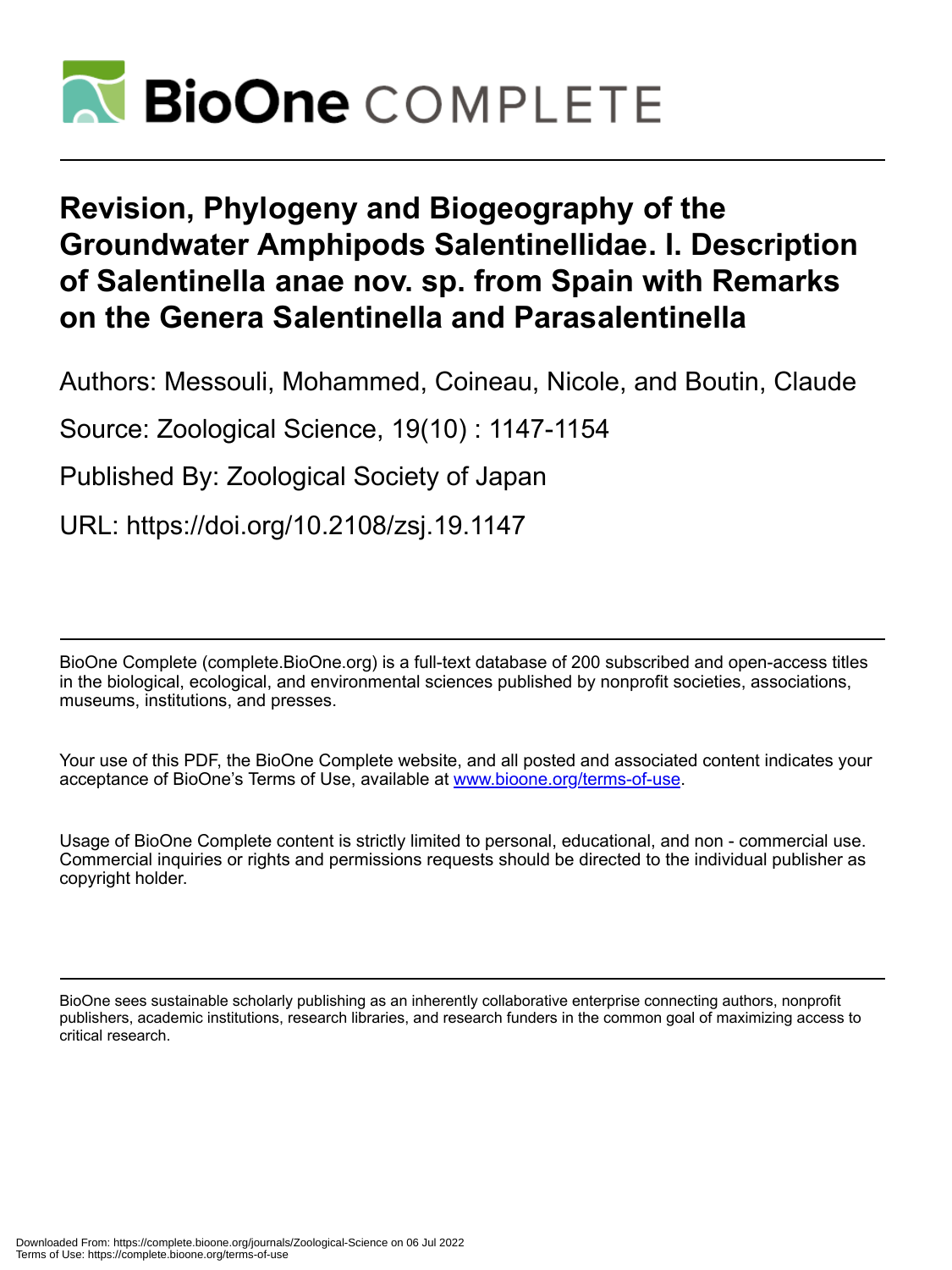# **Revision, Phylogeny and Biogeography of the Groundwater Amphipods Salentinellidae. I . Description of** *Salentinella anae* **nov. sp. from Spain with Remarks on the Genera** *Salentinella* **and** *Parasalentinella*

Mohammed Messouli<sup>1</sup>, Nicole Coineau<sup>2\*</sup> and Claude Boutin<sup>3</sup>

1 *Université de Marrakech, Faculté des Sciences Semlalia, U.F.R. Sciences de l'Eau, Laboratoire d'Hydrobiologie, BP 2390, Marrakech, Maroc* 2 *Université P. et M. Curie-Paris 6, Observatoire Océanologique de Banyuls, Laboratoire Arago, 66650 Banyuls-sur-Mer, France* 3 *Université Paul Sabatier, UMR UPS-CNRS 55 52 (L.E.T.), Bât. 4R3, Equipe Biodiversité et Evolution des Arthropodes, 118 route de Narbonne, F-31062 Toulouse cedex, France*

**ABSTRACT**—A new species of the groundwater amphipod *Salentinella* (Crustacea, Salentinellidae), *S. anae,* is described from Spain. This species is characterised by spines on the antennula peduncle, the absence of retinaculae on the pleopods, and the morphology of the coxal plate 1. Different morphological characters are evaluated before a phylogenetic study of the family. *Salentinella prognatha* is assigned as a synonym of *S. petiti*. The description of the genus *Parasalentinella*, as well as the diagnosis of the Salentinellidae are completed.

 **Key words**: amphipoda, Salentinellidae, systematics, groundwater, western Mediterranean

# **INTRODUCTION**

The Salentinellidae are small-sized amphipods (crustaceans) exclusively living in interstitial fresh or slightly brackish groundwaters. Up to now, the family comprizes two genera. *Salentinella* Ruffo, 1947 contains 15 species and subspecies. *Parasalentinella* Bou, 1971 is a monotypic genus. The phylogenetic relationships within this group have never been considered, although several authors suggested that the marine Liljeborgiidae should be the sister group of the Salentinellidae (Coineau, 1963, 1968; Bousfield, 1982, 1983; Barnard and Barnard, 1983; Ruffo, 1986; Notenboom, 1991).

All species of this family occur in the western Mediterranean area, from the Balkanic peninsula and Italy, to Southern France, Spain and Morocco (Karaman, 1979; Karaman and Pesce, 1980; Platvoet, 1987). The family is particularly diversified in Southern France and in Spain.

In this paper, the description of a new species of *Salentinella* is presented together with remarks on *Salentinella prognatha* and *S. petiti.* Additional characters of *Parasalen-*

\* Corresponding author; Tel. +33-68 88 73 27;

*tinella rouchi* and the additional diagnosis of the family are also given. This study aims at giving new details on characters which can be considered evolutionary markers useful for phylogeny studies. As already demonstrated (Boutin *et al*., 1992; Darlu and Tassy, 1993; Messouli, 1994; Tabacaru and Danielopol, 1999; Koenemann and Holsinger, 1999; Botosaneanu, 2001), such a preliminary analysis of morphological structures should be performed prior to phylogenetic reconstructions. The second part of the work about the Salentinellidae will constitute a forthcomming paper devoted to phylogenic relationships and the historical biogeography within the family Salentinellidae.

# *SALENTINELLA ANAE* sp.nov*.*

*Material:* One male (holotype) and one female (paratype). Type locality: groundwater of a tributary of the Rio Tajo, along the road from Puerto to Peralveche, Guadalajara Prov. Karaman-Chappuis sampling at 20 cm depth, 50 litres water filtered. Preservation in alcohol 70%. A. Camacho and A.G. Valdecasas coll. (12-4-1984).

### *Description*

Description of the male (holotype)

Body length: 1.7 mm. Spermatozoids in the seminal vesicle. Lateral cephalic lobes long and sharp.

FAX. +33-68 88 16 99.

E-mail: n.coineau@obs-banyuls.fr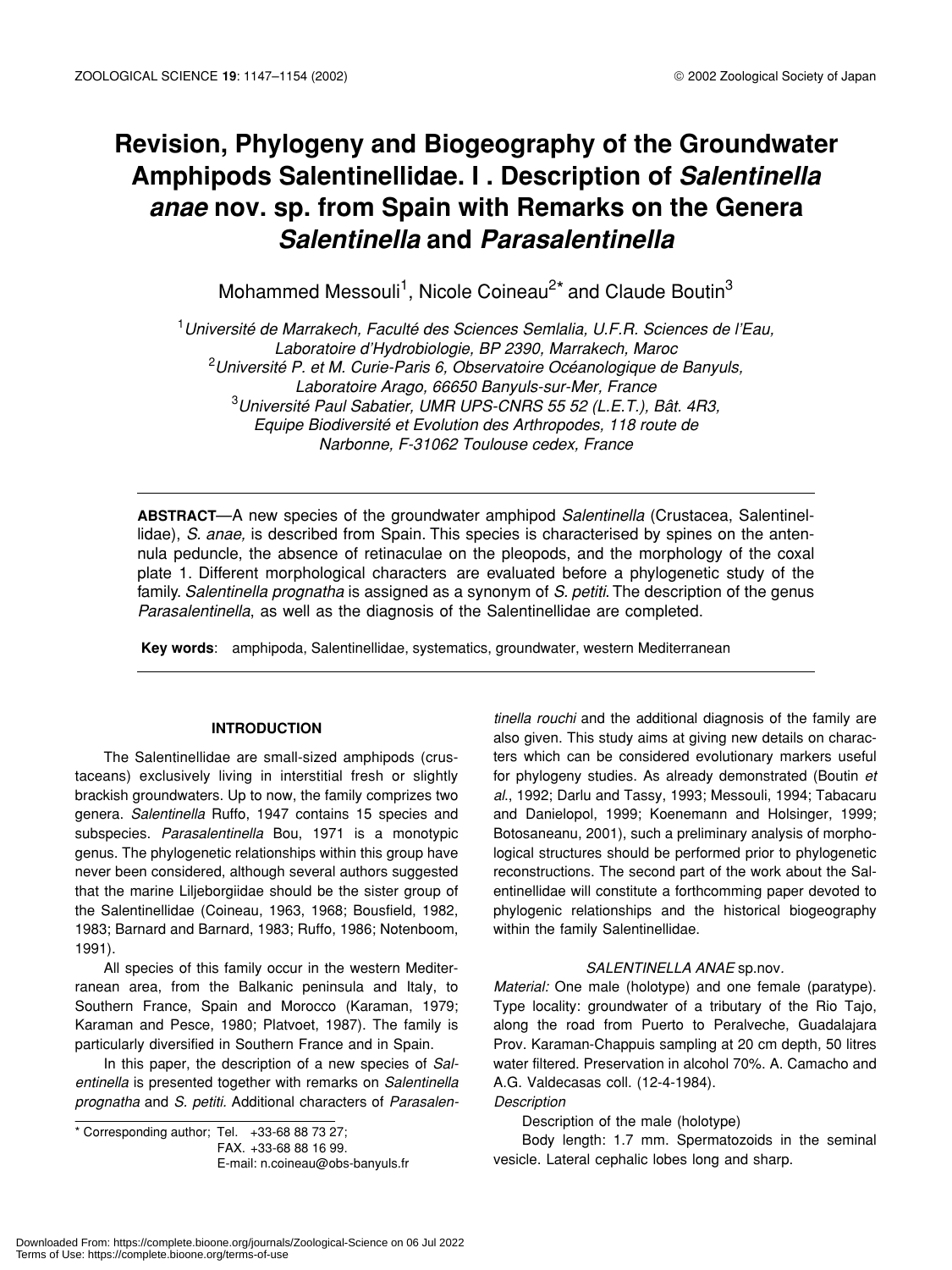

**Fig. 1.** *Salentinella anae* nov. sp., male. A, detail of the maxilliped inner lobe; B, maxilliped outer lobe; C, antenna 1; D, antenna 2; E, left mandible. A, B: scale 3; C, D: scale 1; E: scale 2.

Antenna 1 (Fig. 1, C). First and second peduncular segments with one distal spine. Flagellum 4-segmented, provided with nine aesthetascs, first segment longer than second, third and fourth together. Accessory flagellum slightly longer than half of primary flagellum segment.

Antenna 2 (Fig. 1, D) as long as the first antenna. Gland cone hardly reaching one-third of the fourth segment, the latter with two lateral spines at one-third and second-third, and two distal spines. Flagellum 4-segmented, slightly longer than half peduncular segment 5.

Mouthparts without special features.

Mandibles (Fig. 1, E). Incisor armed with five teeth. Left lacinia with four teeth. Spine row with one proximal strong comb-shaped tooth (lacking on right mandible), three shorter setae (versus two on right mandible), and one palmate seta. Molar with a triturating surface, without molar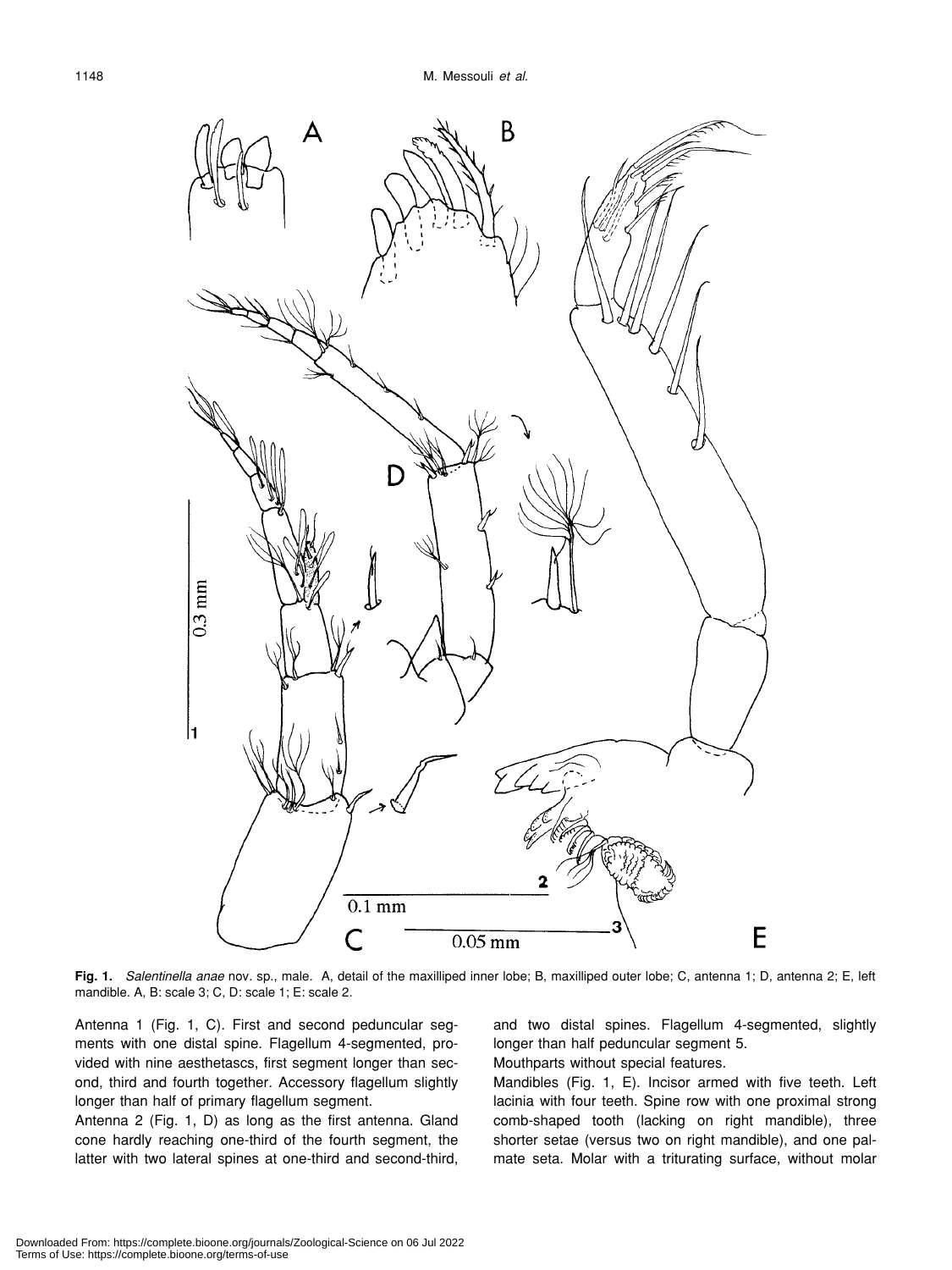

**Fig. 2.** *Salentinella anae* nov. sp. A, male gnathopod 1; B, female gnathopod 2; C, male gnathopod 2; D, male coxal plate 4; E, male pereiopod 3; F, male pereiopod 5; G, detail of the dactylus of pereiopod 5 (male); H, male pereiopod 6; I, male pereiopod 7. A, B, C: scale 1; D-I: scale 4: 0.3 mm=0.75 of bar 1 length.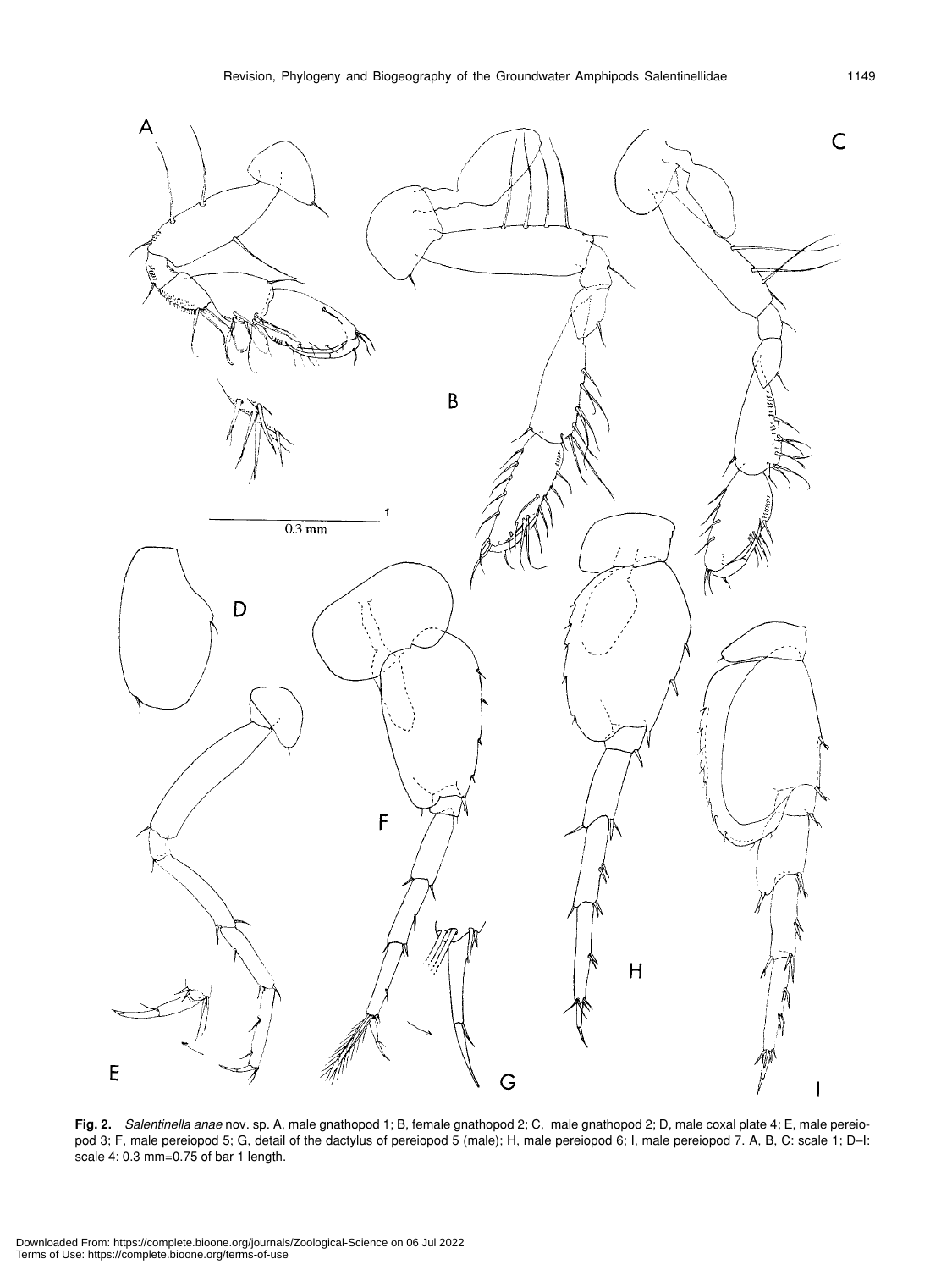

**Fig. 3.** *Salentinella anae* nov. sp., male. A, distal part of uropod 2; B, uropod 2; C, uropod 1; D, female telson; E, male telson; F, pleopod 1; G, uropod 3. A: scale 3; B–E, G: scale 5; F: scale 1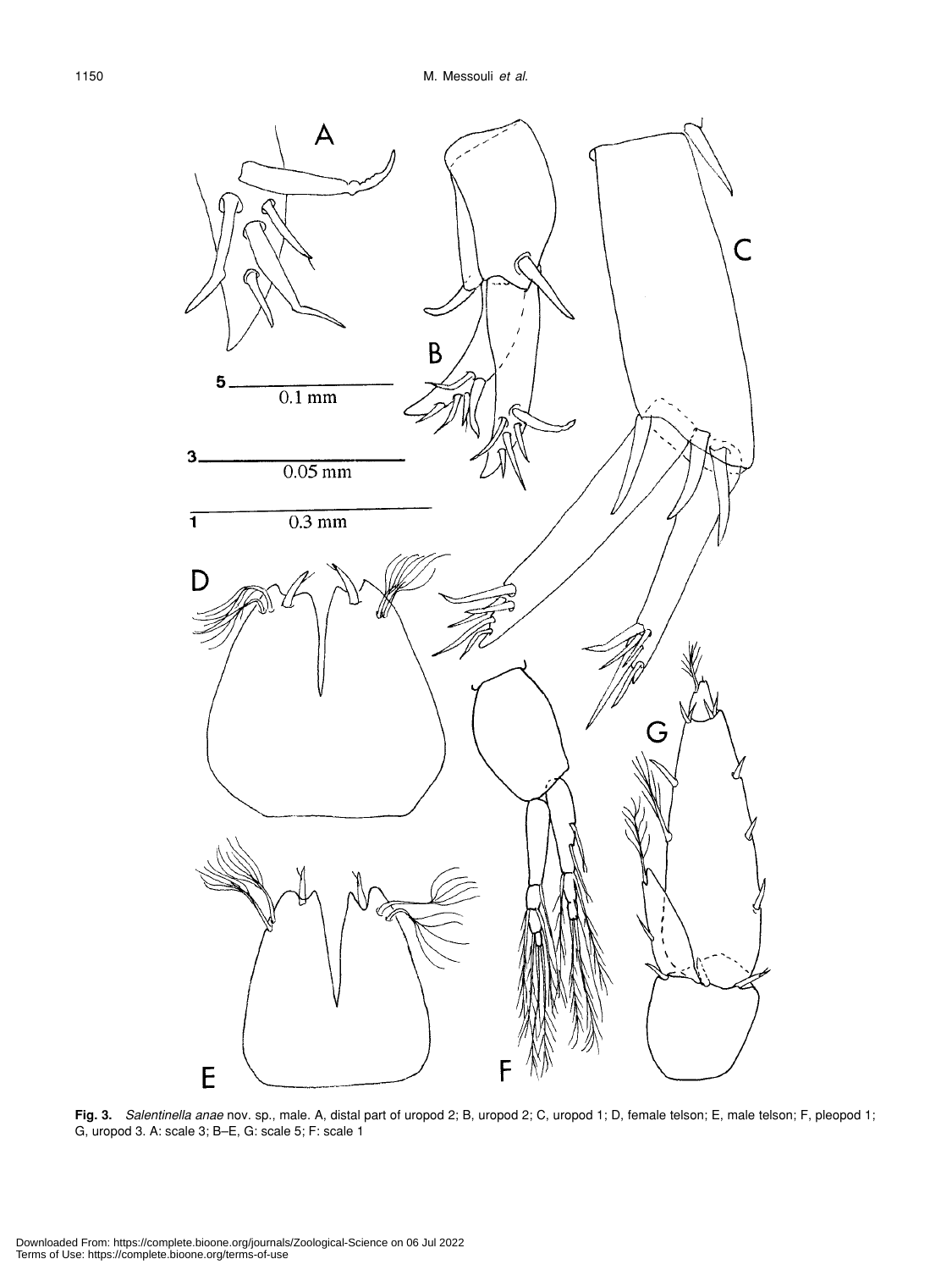seta on left mandible (versus well-developped molar seta on right appendage). First and distal articles of palp sub-equal in length, ca 1/3 as long as the second. Six strong setae getting longer up to apex on inner margin of the second article. Last article with eight setae: two E-setae, three D-setae, one A-seta and two B-setae.

Maxilla 1 and maxilla 2 without special characteristics.

Maxilliped (Fig. 1, A) similar to that of known species. Inner lobe with three lanceolate teeth. Distal part of outer lobe armed with three strong simple lanceolate teeth, one subdistal serrate tooth and one strong plumose subdistal seta.

Gnathopods 1 (Fig. 2, A). Coxal plate small, subtriangular, ventral margin subpointed anteriorly and provided with one long seta. Basis expanded, merus with three strong setae anteriorly. Propodus without special features. Palmar margin armed with long spines (Fig. 2, A), without bifid (bifurcate) teeth. Gnathopods 1 are of weakly pre-amplexing type, as well as gnathopods 2.

Gnathopods 2 (Fig. 2, C) longer than gnathopod 1. Coxal plate small. Basis provided with three long setae on posterior margin. Carpus as long as propodus. Propodus without setae on ventral margin, setae only on palmar margin.

Pereiopods 3 and 4 (Fig. 2, E and D) are similar to each other except the coxal plate which is high in P3, with two setae, and shorter in P4.

Pereiopods 5-7 (Fig. 2, F–I). Coxal plate 5 with the longest coxal gill. P6 and P7 without special features.

Pleopods (Fig. 3, F). Peduncle strong, without retinaculae. Pleopods are all similar, with the same number of segments: inner ramus 3-segmented, outer ramus 4-segmented, the two first segments of each ramus being the longest and of same length.

Urosoma smooth, without spine on dorsal part of third segment.

Uropods 1 (Fig. 3, C). Pre-peduncle ventral part of the body with one ecdysial spine. Basis with three strong distal spines. Outer ramus slightly shorter than inner ramus, both armed with five distal spines.

Uropods 2 (Fig. 3, A and B). Basis strong, shorter than both rami, with two distal spines. Outer and inner rami curved and pointed at the end, provided with five subdistal spines. Uropods 3 (Fig. 3, G). Proximal part of outer ramus wide, with three spines on lateral margin; second article short, distally obtuse, with a subdistal plumose seta and a tiny spine. Inner ramus relatively short (ca 40 % of outer ramus length), provided with one seta on lateral margin and one subdistal plumose seta.

Telson clearly wider than long, cleft up to slightly more than half its length. Dorsal plumose setae located close to the distal part (Fig. 3, E).

# Description of the female (allotype)

Adult length: 2.1 mm. The female is longer than the male. It does not develop oostegites.

The female differs from the male in the following respects: flagellum segments of antenna 1 with six aesthetascs; gnathopods 2 (Fig. 2, B) more slender: a sexual dimorphism is displayed on carpus which is longer than propodus; propodus longer than in male, with series of setae on ventral margin near palmar margin. Telson cleft up to half its length (Fig. 3, D).

Etymology. The species *Salentinella anae* is named after Ana I. Camacho who kindly sent us the material she collected in cooperation with A. G. Valdecassas.

#### **DISCUSSION**

*Salentinella anae* nov. sp. is easily distinguished from the other congeneric species in having distal spines on the peduncle of the antennae 1 and 2 (versus no spine on peduncle in other known species) and in the lack of retinaculae on pleopod peduncles. This latter apomorphic character is also observed in *Parasalentinella rouchi*. The small and pointed coxal plate 1 is characteristic of *S. anae*. The gnathopod 2 is more slender than in other species and the propodus chaetotaxy is similar to those of *S. major* and *S. ruffoi*. The telson, which displays a slight dimorphism, is very short and wider than long; compared to all other species of the genus, it characterises also the new species.

Both the observation of a number of species of the genus *Salentinella* from Spain, France, Italy, Greece, Morocco, and published data show that some of the previous descriptions are only summary diagnoses concerning some parts of the species; data are often compared to *Salentinella angelieri* (Baschieri Salvadori, 1952; Platvoet, 1987; Ruffo, 1953). Traits of uropods 3 and telson have often been used to establish subspecies (Baschieri Salvadori, 1952; Ruffo, 1953) which have been later criticized (Karaman, 1979). Characters do exist which have not retained the attention of authors. Stable characters confirmed within the family are presented hereafter in addition to the diagnosis of the family Salentinellidae. An exhaustive list of characters will be presented in the second part of this work.

New observations of specimens of *Salentinella petiti* from the type locality, and of topotype specimens of *S. prognatha* (Fig. 4) allow to refute the validity of the species *S. prognatha*. Any discriminative characters between the two species have not been shown: therefore *S. prognatha* is the junior synonym of *S. petiti*. The prognathism observed by Barbé (1963) due to the long part of the head between the basis of the two antennae can be, in fact, applied to all species of *Salentinella* and *Parasalentinella*: the lateral cephalic lobes are long, pronounced and acute, so that the implantation of antennae 2 seems more ventral (see Coineau, 1968, Fig. 22A). *S. petiti* has a tendency to have elongate appendages and chaetotaxy reduction. Only this species displays the dactylus of pereiopod 5 as long as or longer than the propodus, as compared to all other species. Furthermore, *S. petiti* resembles *S. meijersae* (Platvoet, 1984) with the elongate third urosomite, but it differs from the latter in the absence of the pre-telsonic two spines on urosomite 3 which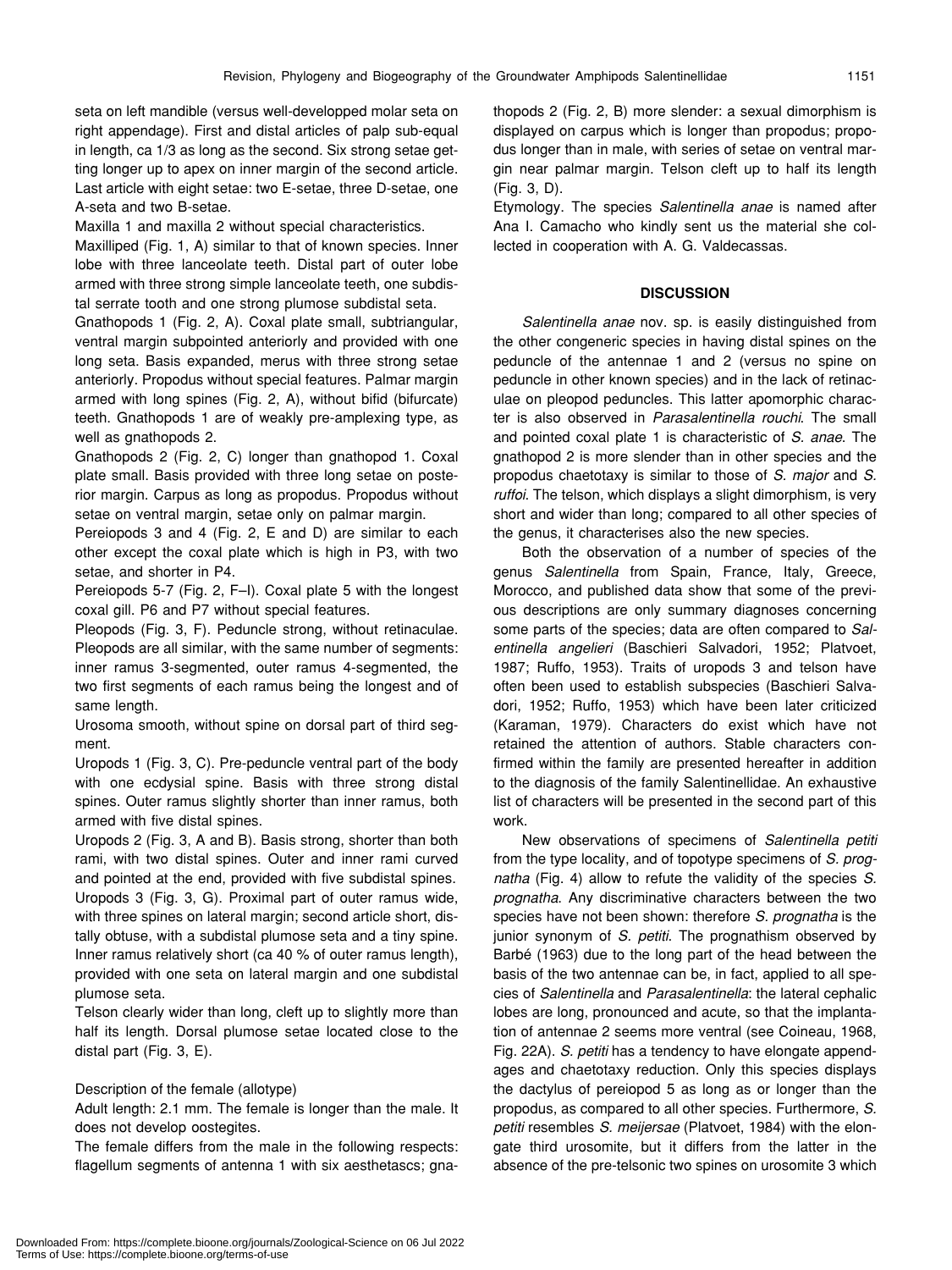

**Fig. 4.** Habitus of *Salentinella petiti* from Caujolle cave, 1.2 mm in length (leg. C. Bou).



**Fig. 5.** *Parasalentinella rouchi* from the Lachein river. A, pereiopod 5; B, pereiopod 5, detail of the distal part of the basis and ischium; C, coxal plates 1 to 4; D, pereiopod 7; E, distal part of propodus and dactylus of pereiopod 7; F, distal part of pereiopod 4; G, third urosomite with telson (t), uropod 3 (u) and prolonged lateral plate-like (l p) typical of *Parasalentinella.* A, D: scale 1; B, C, E, F: scale 2; G: scale 5.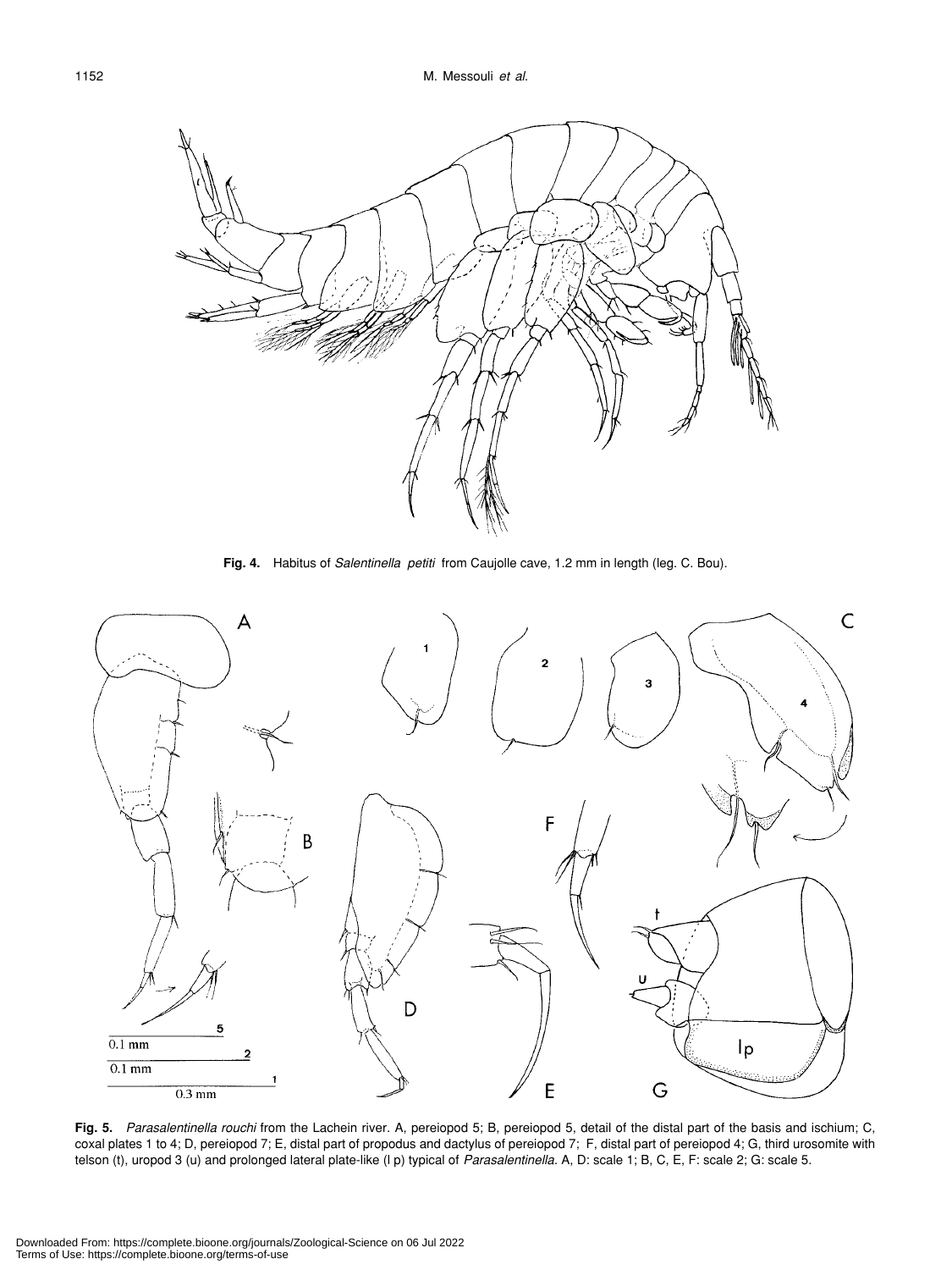#### REMARKS ON *PARASALENTINELLA ROUCHI*

spines, the medial of which being longer. Only the left man-

dible displays a molar seta.

Material: one male (body length: 1.77 mm, adult with spermatozoids in the vas seminalis) from the type locality: the Lachein river at Alas (Ariège, southern France).

The ability to roll up into a ball, i.e. volvation ability which is total in *Parasalentinella* (see fig 2 in Danielopol *et al*., 1999) results in a number of transformed characters in *P. rouchi*: the species retains plesiomorphic traits such as the posterodistal lobes of the pereiopods 5 to 7 (Fig. 5). In contrast, elaborated characters reach a high degree of apomorphy, i.e. reduction of the three uropods and of the telson, elongate claw of the pereiopod dactylus, reduced antennular gland. The most striking character which has not previously been observed, is the prolonged epimeral parts of urosomites 2 and 3, forming lateral plates. These plates limit a kind of cavity where appendages are introduced during total volvation. It is an autapomorphy in *Parasalentinella rouchi*. In contrast to *Salentinella*, which exhibits uropods 1 longer than uropods 2, uropods 1 of *Parasalentinella* are less developped than uropods 2. This new character which represents an apomorphy, is probably also related to the volvation phenomenon.

The telson is uncleft, like a rounded plate with concave margins (Fig. 5G)

## FAMILY SALENTINELLIDAE

additionnal diagnostic characters and states

The Salentinellidae constitutes a well defined group. The diagnosis of the family have been successively completed with the discovering and the description of new species (Ruffo, 1953; Coineau, 1963; Bou, 1971; Barnard and Barnard, 1983; Platvoet, 1987).

The following features are always displayed within members of the family and are to be added to previous diagnosis:

oostegites absent,

peduncle of uropods 1 and 2 without lateral spines, ventroproximal spine always absent,

ecdysial spine on prepeduncle of uropod 1 always present, pleopods: strong peduncle. Inner ramus 3-or 4-segmented; first segment very long and of similar length; clothespin spines distally cleft and well developed.

#### **AKNOWLEDGEMENTS**

We are grateful to Dr A.I. Camacho and A.G. Valdecassas who collected the species. The investigations were supported by the Action Intégrée Interuniversitaire n° 198/SVS/99, the Accord de Coopération Interuniversitaire Paris 6-Marrakech and the Project Pars n° 162/Biologie in Morocco.

#### **REFERENCES**

- Barbé L (1963) Une seconde espèce du genre *Salentinella* (Crustacé Amphipode) trouvée dans les Pyrénées. Ann Spéléol 18: 333–342
- Baschieri Salvadori F (1952) *Salentinella denticulata* n.sp; Anfipod Gammaride di acque cavernicole del monte Argentario. Boll Zool Napoli 19: 3–7
- Barnard JL, Barnard CM (1983) Freshwater Amphipoda of the world. (parts I & II), Hayfield Associates, Mt. Vernon, Virginia, pp 1-830
- Botosaneanu L (2001) Morphological rudimentation and novelties in stygobitic Cirolanidae (Isopoda, Cymothoidea). Vie Milieu 51: 37–54
- Bou C (1971) Recherches sur les eaux souterraines.-16- *Parasalentinella rouchi* n.gen., n. sp., des eaux souterraines des Pyrénées françaises (Amphipoda, Gammaridae). Ann Spéléol 26: 481–494
- Bousfield EL (1982) Amphipoda. In "Synopsis and classification of living organisms", McGraw-Hill, Bk. Co., NY, pp 254–293
- Bousfield EL (1983) An updated phyletic classification and paleohistory of the amphipoda. In "Crustacean Phylogeny", Ed by FR Schram, Crustacean Issues 1: 257–277
- Boutin C, Messouli M, Coineau N (1992) Phylogénie et biogéographie évolutive d'un groupe de Metacrangonyctidae, Crustacés Amphipodes stygobies du Maroc. II. Cladistique et paléobiogéographie. Stygologia 7: 159–177
- Coineau N (1963) Étude sur les Amphipodes. II. *Salentinella petiti* n.sp. Vie Milieu 14: 107–122
- Coineau N (1968) Contribution à l'étude de la faune interstitielle. Isopodes et Amphipodes. Mém Mus Nat Hist nat, NS sér A Zool 55: 147–216
- Danielopol DL, Rouch R, Bou C (1999) High amphipoda species richness in the Nert groundwater system (southern France). Jan H Stock Memorial Issue, Crustaceana 72: 863–882
- Darlu P, Tassy P (1993) Reconstruction phylogénétique. Concepts et méthodes. Collection Biologie théorique, Masson, Paris, 245 pp
- Karaman GS (1979) Contributions to the knowledge of the Amphipoda. 109. The problem of *Salentinella angelieri* Del. Deb. and Ruffo, 1952 and its subspecies. Poljoprivreda I Summarstvo, Titograd 25: 24–44
- Karaman GS, Pesce GL (1980) Researches in Africa by the Zoological Institute of l'Aquila, Italy, V. On three subterranean amphipods from North Africa (Amphipoda: Gammaridea), Bull Zool Mus Univ Amsterdam 7: 197–207
- Koenemann S, Holsinger R (1999) Phylogenetic analysis of the amphipod family Bogidiellidae s.lat., and revision of taxa above the species level. Jan H. Stock Memorial Issue, Crustaceana 72: 781–816
- Messouli M (1994) Evolution, Phylogénie et Biogéographie historique des Metacrangonyctidae, Crustacés Amphipodes stygobies du nord de l'Afrique et des régions voisines. Thesis Univ Marrakech, 311 pp
- Notenboom J (1991) Marine regressions and the evolution of groundwater dwelling amphipods (crustacea). J Biogeogra 18: 437–454
- Platvoet D (1987) The genus *Salentinella* Ruffo, 1947 (Crustacea, Amphipoda) in Spain. Stygologia 3: 217–240
- Ruffo S (1947) *Hadzia minuta* n.sp. (Hadziidae) e *Salentinella gracillima* n. gen. n. sp. (Gammaridae) nuovi Anphipodi troglobi dell'Italia meridionale. Boll Soc Nat Napoli 56 : 1–11
- Ruffo S (1953) Studi sui Crostacei Anphipodi. XXXV. Nuove osservazioni sul genere *Salentinella* Ruffo (Amphipoda, Gammaridae). Boll Soc Ent Ital 83: 56–66
- Ruffo S (1986) Amphipoda: Salentinellidae. In "Stygofauna Mundi"